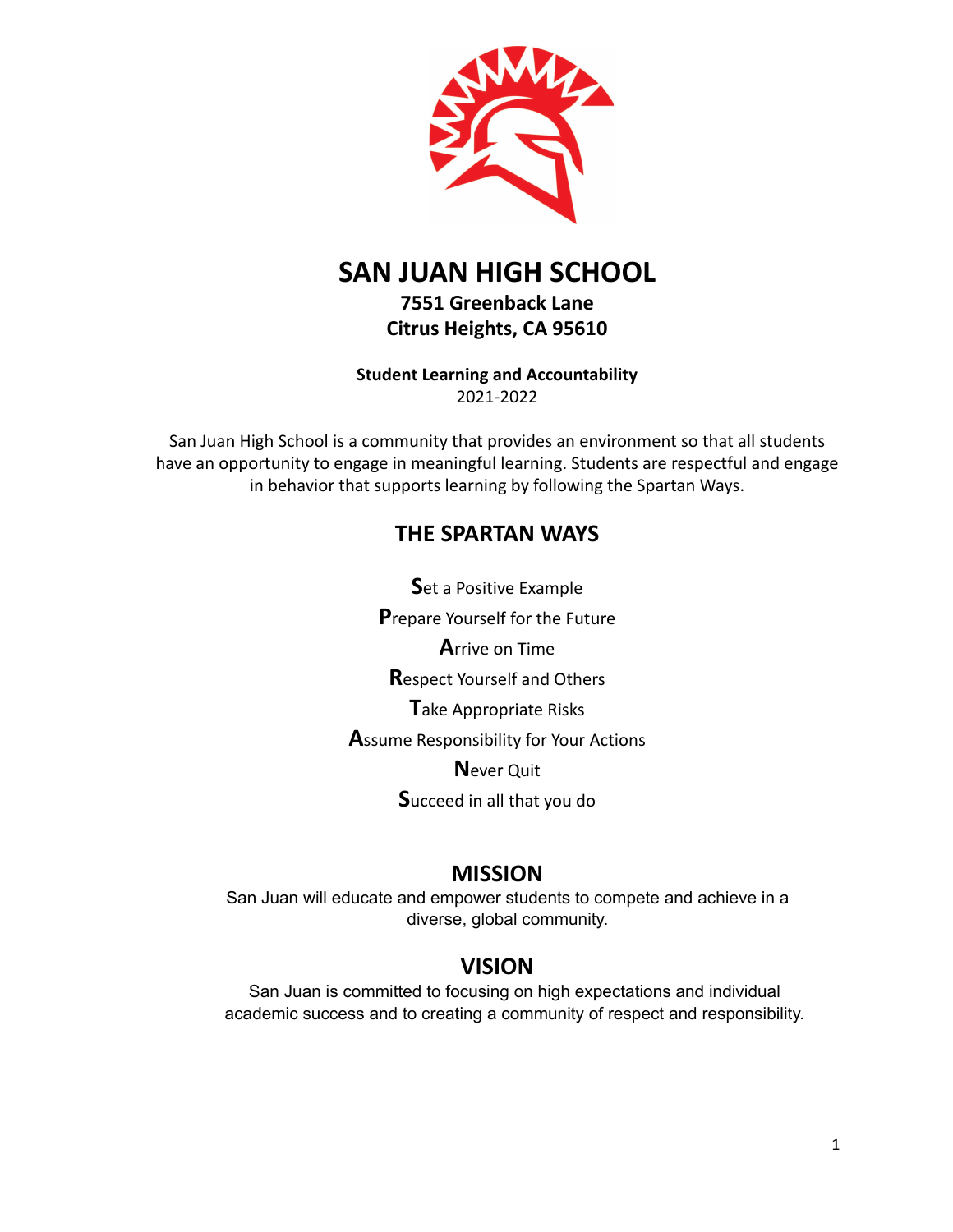# **The Three C's**

*Expected Student Learning Results*

Upon graduation, each student will be a:

# **Critical Thinker**

- Selects appropriate resources to gather information
- Questions, analyzes, synthesizes, and evaluates gathered information
- Selects, monitors, and adjusts problem solving strategies
- Considers alternatives and makes decisions

# **Collaborative Worker**

- Contributes to a group
- Encourages other group members

# **Community Contributor**

- Demonstrates respect for self and others
- Abides by the rules, laws and regulations written for school and community

# **Alma Mater**



Alma Mater, San Juan High We are members true. With your colors red and white We'll remember you. San Juan, San Juan Memories will linger on For we love you mighty Spartan Hail to you, San Juan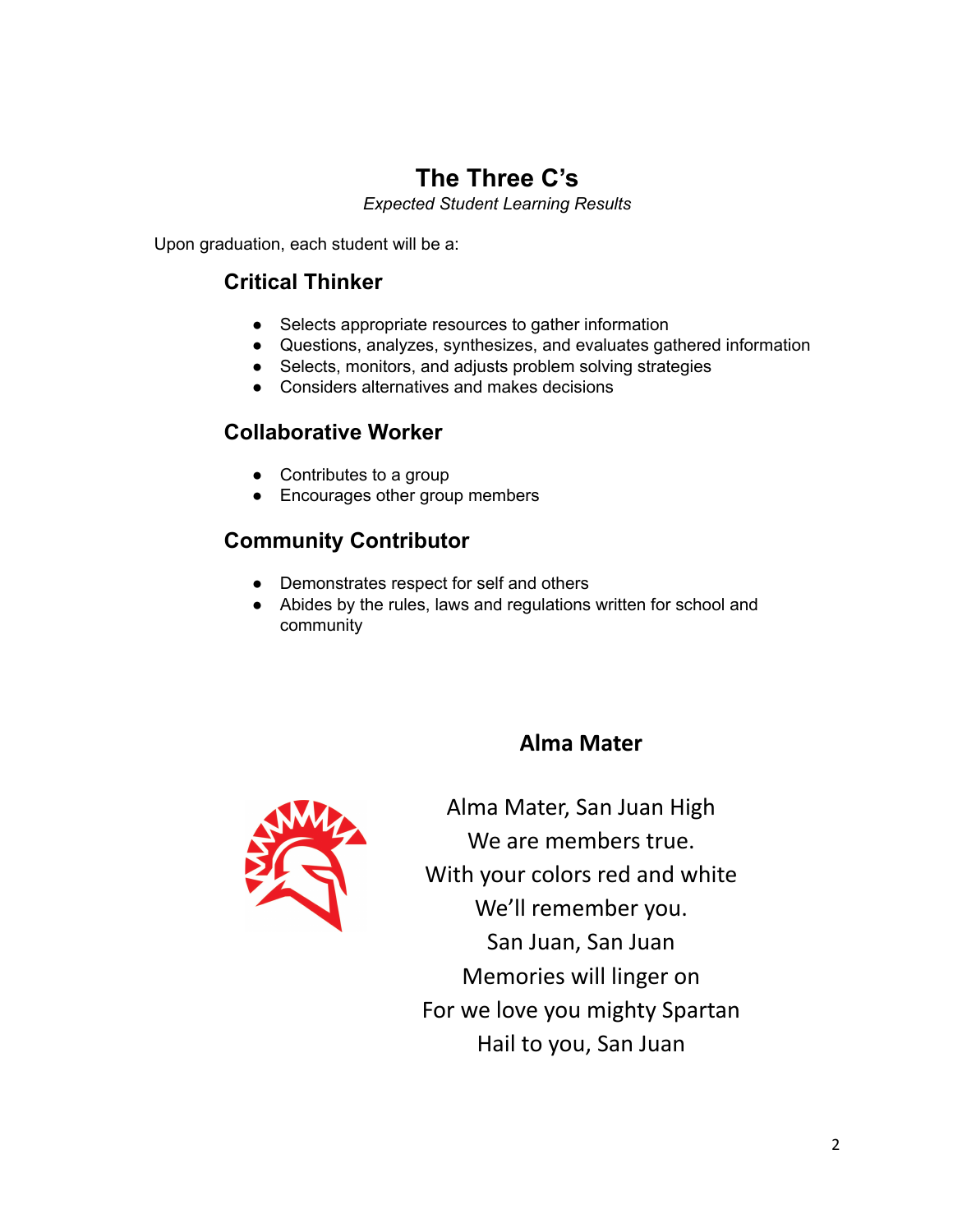# **Restorative Justice System & Peer Judicial Panel**

*Student behavior is often combative when students are not active participants in the rules that govern them. When students are empowered through a systematic approach, they take ownership for their behavior and community.*

# **Restorative Justice Advocacy**

A central component to address bullying and harassment is the development of the Restorative Justice Advocacy (RJA) to empower students to be productive and contributing citizens through an integrated student accountability system. RJA contributes to school conflict resolution in a variety of ways including: involvement of all parties in conflict resolution through a fair process, a focus on repairing relationships and trust, rather than on retribution or punishment, a focus on sharing views and experiences and developing empathy for others in the school community.

# **Goals**

- To reduce the negative impact that is caused by conflicts, which damage the school culture.
- To reduce the number of negative incidents that is a result of student behaviors on the school campus, which lead to the exclusion of students from learning.
- To increase the number of positive interactions that students encounter from their peers; this will lead to increased student achievement.
- To build a student-led community where students take ownership of, and are accountable for, creating positive relationships and a positive culture throughout the greater school community.

# **Program Objectives**

To empower students to take ownership in building a school culture that is committed to creating, maintaining and repairing positive relationships with all members in the school community.

- Increase student voice in the governance of school policy.
- Offer ways to enhance the school environment to prevent conflict and restore relationships after conflict arises.
- Create a system where students are accountable to themselves and others.
- Build strong positive relationships among students

# **Restorative Justice**

Trained student leaders will be working collaboratively with students who have been harmed and students who have caused harm to one or more people, to resolve conflicts.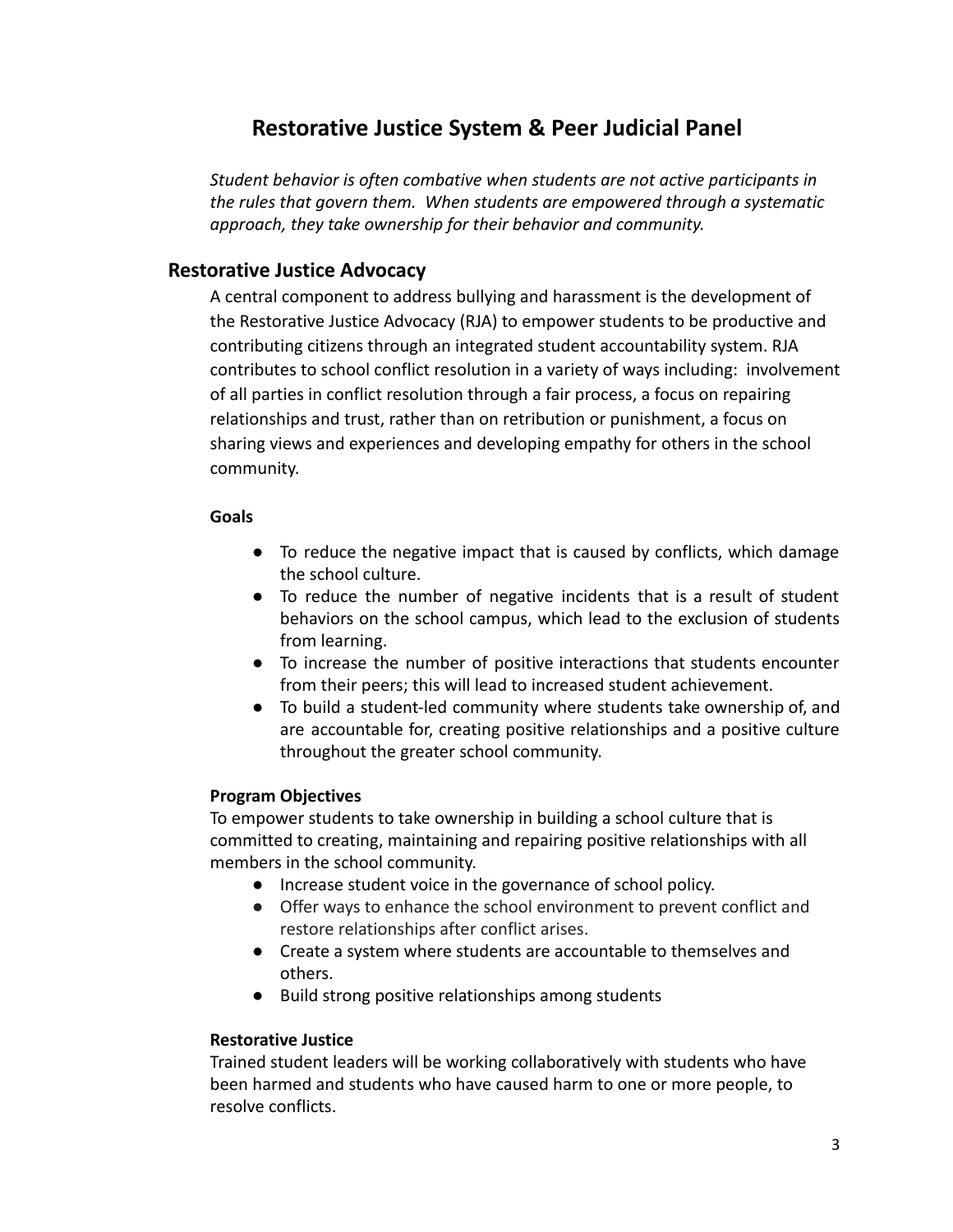- Students will be trained in peer mediation
- Students will mediate non-egregious conflicts, which occur on campus or extend into the community, that affect relationships on the school campus.
- Students will work diligently to engage all active members in restoring relationships.

# **Peer Judicial Panel**

A diverse panel of students, selected by staff and peers, will act as a collaborative compliance panel to make decisions based on the harm the student(s) has (have) done to others.

- Three-person panel will hear the circumstances that surround the students who are being accountable.
- Three-person panel will collaborate on the recommendation of two options of ownership, a corrected behavior and a consequence.
- Three-person panel will analyze conflicts to ensure the most appropriate actions are taken to restore relationship while supporting students to be accountable.
- All panel members will be responsible to the school to ensure communication is brought forth to the student body about the success of the program, areas needing improvement, meetings and supports.

# **Students engaging in behavior that does not support learning may receive one or more consequences listed below**:

- 1. Detention (during lunch or after school)
- 2. Community Service (within the confines of the school grounds)
- 3. Campus clean-up and beautification of the campus
- 4. Social probation (which means students may not participate in extracurricular activities) which includes no practice/games in sports, no dances, no assets program, graduation, etc.
- 5. Alternative consequence agreed by panel
- 6. Referred to administration for further discipline

# **Bike/Skateboards/Scooters:**

Students may bring their bikes, skateboards, or scooters to school and secure them in the proper lockers in B or D hallways. Bikes must be locked on the bike racks. For safety reasons and protection of personal property (skateboards/scooters) students cannot store boards in classrooms or walk through hallways with them. They must be kept in lockers all day. A skateboard rack is available in C-4 the Security Office. Walk your item on and off campus before riding. San Juan High is not responsible for lost or stolen items.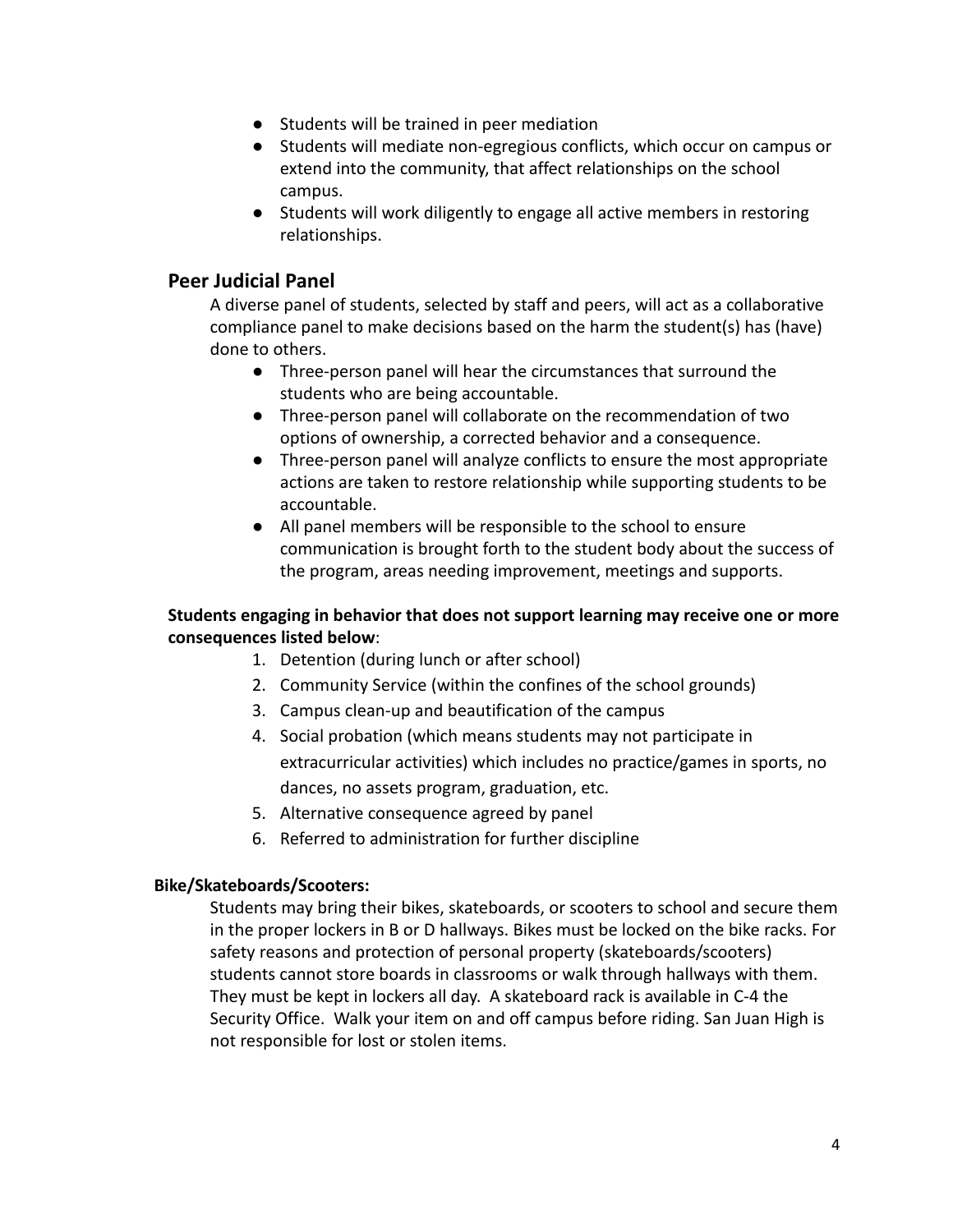#### **Dress code:**

- Hats: Students are permitted to wear hats inside classrooms at teacher discretion. Gang insignias, residential designations or offensive symbols or words are not permitted.
- Hoodies**:** The hoods of hoodies should not be worn inside the classroom, but can be worn outside the classroom as long as it does not obscure the face.
- Shoes: Slippers are not permitted.
- Shirts: Shirts must fall below the belly button. Exposed stomach, cleavage, strapless garment top, spaghetti straps (halter tops, tube tops, etc.) and exposed brassiere parts are considered inappropriate dress attire and are not permitted. Sleeveless shirts are permitted as long as they adhere to the above standards AND the shoulder straps are 2 inches or more in width.
- Shorts: Must have a 3-inch inseam when sitting or walking and cannot be obtained by pulling pant legs down. Under wear cannot be shown from sagging shorts or pants. Sagging is not permitted.

### **Hall Passes:**

All students are required to sign out of class through Google Doc with their student ID. No student ID, no use of bathroom, locker, water, etc. A student requesting personal time is granted permission from a teacher when leaving a classroom. Students are permitted two passes per day. Students are granted seven minutes per hall pass. If you do not have a hall pass filled out correctly on Google Docs or past 7 minutes when stopped, it will result in PJP. Students are responsible for their own ID. Replacements are available in the counseling office for \$3.

#### **Inappropriate Language:**

The use of inappropriate language on campus is not a good way of expression of language, is offensive, and distracts students from learning. Cursing or vulgar language (sexual talks) is prohibited as well as inappropriate body language (middle finger, gang signs, sexual gestures, inappropriate sign language). Students shall not use derogatory language that is directed at a group, as all students on campus have the right to be treated with respect regardless of race, cultural beliefs, religious background and/or sexual orientation.

## **Public Displays of Affection (PDA)**

Being overly affectionate at school is not in good taste and distracts students from learning. Students should refrain from inappropriate, intimate behaviors on campus or at school related events and activities. Students are expected to show good taste and conduct themselves as ladies and gentlemen at all times. Affection on campus will be limited to holding hands and appropriate hugging. Lewd and/or inappropriate PDA such as kissing, touching, etc., will not be tolerated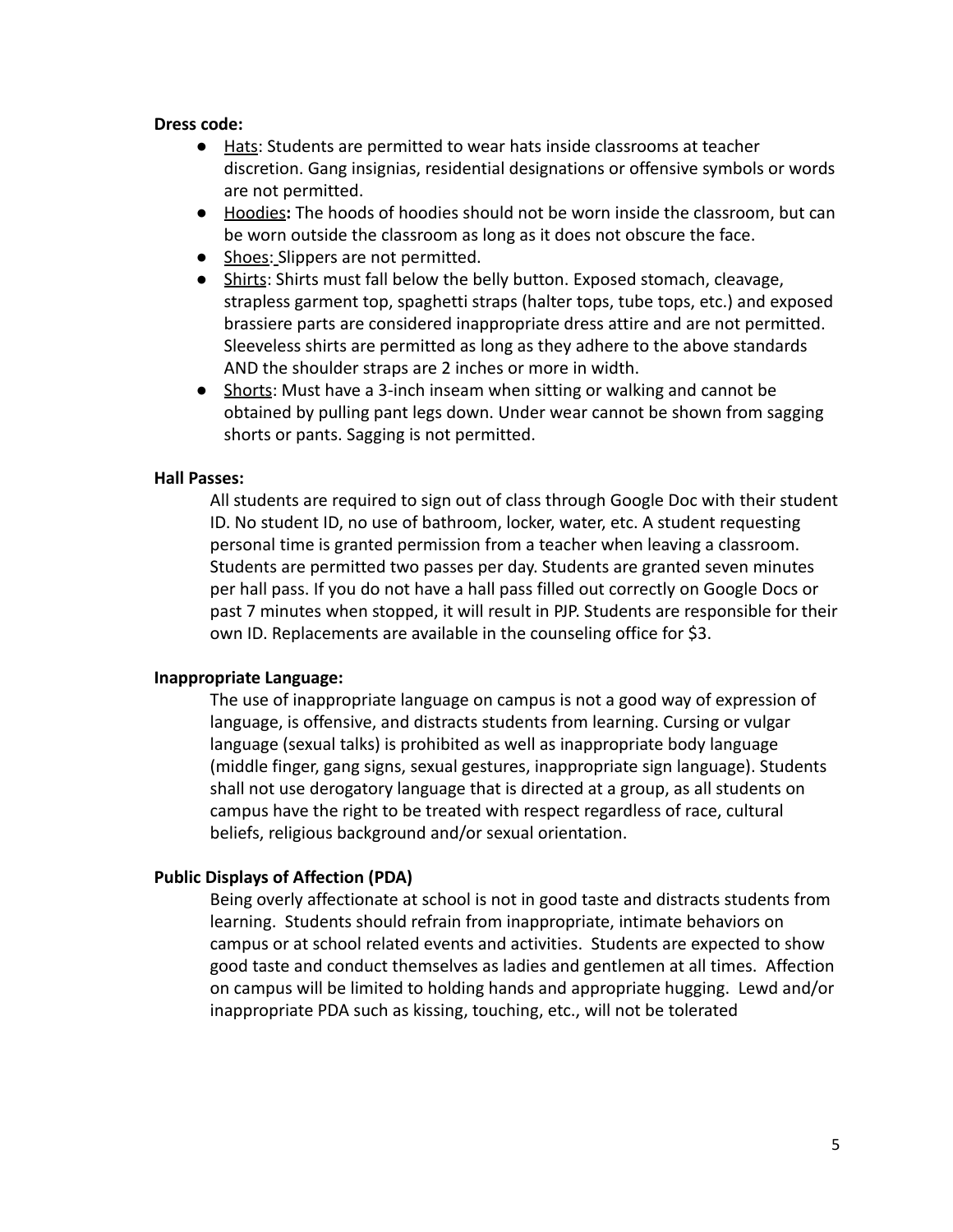#### **Unsafe Behavior**

Unsafe behavior is prohibited on school grounds. Unsafe behavior includes: slap boxing, horse playing, pushing and shoving (even joking), running in halls, fake fighting, etc. Any Spartan displaying unsafe behavior will be referred to PJP.

**Lack of Accountability within the Spartan Way will result in a consequence to be determined by the PJP Advisor and Administration.**

### **General Information & Expectations**

#### **Academic Dishonesty**

Students are expected to do their own work at all times. Examples of academic dishonesty include plagiarism (copying the work of another and representing it as your own) and cheating. Engaging in academic dishonesty will automatically result in a zero on the assignment for all parties involved. Additional consequences may be given.

### **Athletic Eligibility Guidelines**

In order to remain eligible, a student must maintain a 2.0 with no more than one F grade whenever a school wide report card is issued. If a student falls below a 2.0 grade point average (and/or receives more than 1F grade), they are ineligible. If they attend an intervention program, they may practice, but cannot play in games. Please see the Athletic Director for more information regarding participation.

#### **Attendance**

Regular attendance is of prime importance to student success. Irregular attendance often results in students failing to meet minimum graduation requirements.

#### **Reporting Absences:**

Absences must be cleared within 5 school days or they are marked as truancies. **To report or clear absences call (916) 971-5147 (24 hours)** or if you wish to speak to the attendance secretary, call (916) 971-5152. It is the responsibility of the student and the parent to monitor the student's attendance records for accuracy. Students and parents can also check attendance on Q Parent Portal.

#### **Cafeteria**

SJHS provides breakfast and lunch services for students. Students who eat in the Cafeteria are expected to assist in keeping it clean. Free and reduced price lunches are available for students who qualify. Application forms are available online.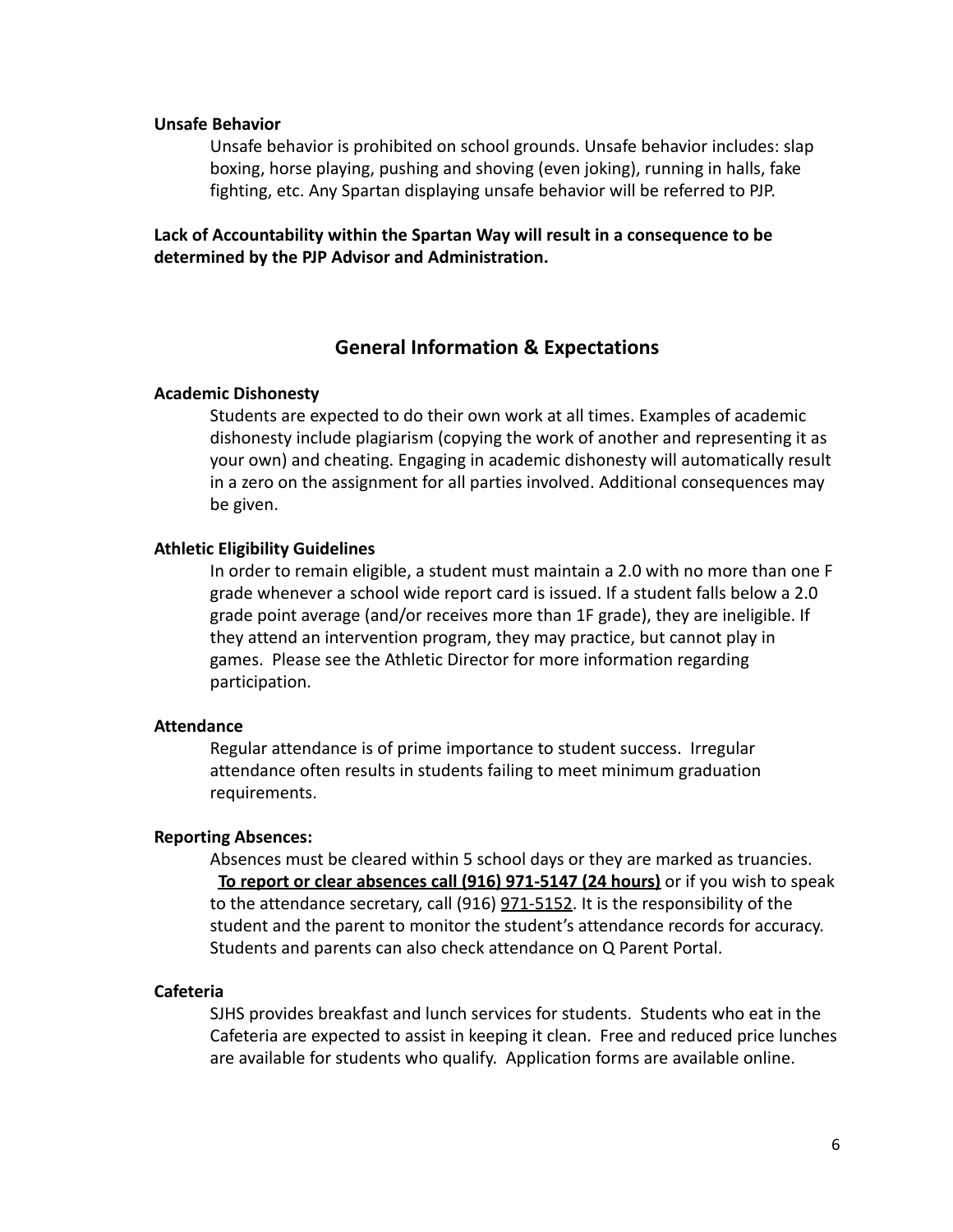## **Commencement Participation Requirements**

In order to participate in commencement ceremonies, students must:

- **● Fulfill credit requirements**
- **● Have fewer than 36 periods of truancies for full year, students graduating mid-year 18 periods. Seniors entering Spring semester 18 periods.**
- **● Not be on social probation at the time of commencement ceremony**

# **Campus Visitors**

All persons having business to conduct on campus must first report to the Main Office and sign in. Unauthorized visitors will be referred to law enforcement. Parents are welcome to visit their student's classes with prior approval at least 24 hours in advance. Alumni students are not permitted to visit while school is in session unless appointment is pre-arranged with a specific staff member.

# **Computer Use**

Except as required, the use of school computers and access to the Internet is a privilege. Students who do not follow the rules may be disciplined, and may lose computer privileges. When students use school computers they agree to follow:

- The directions of teachers and school staff
- Rules of the school and school district; and the rules of any computer network they access.
- Students agree to be considerate and respectful of others.
- Use school computers for school-related education and research only
- Do not change any software or documents (except documents you create)
- Do not produce, distribute, access, use, or store information which: is prohibited by law, District or school rules; violates copyright laws; is obtained by trespassing in private or confidential files; would subject the District or individual to liability, is obscene, pornographic, or sexually explicit; causes delay, disruption or harm to systems, programs.

# **Career Technical Education (CTE)**

CTE programs offer students an opportunity to experience on the job training in various career fields while earning school credit. CTE students are required to carry their CTE identification cards when on any high school campus.

# **Counseling**

The Counseling Office will assist students in making meaningful educational and career decisions. Parents or students who need information regarding student progress overall or in an individual class should contact the Counseling Office at (916) 971-5120.

### **Dance Regulations**

All students are required to have a current San Juan High School student ID card to enter a school dance. Students may invite one friend meeting SJUSD guidelines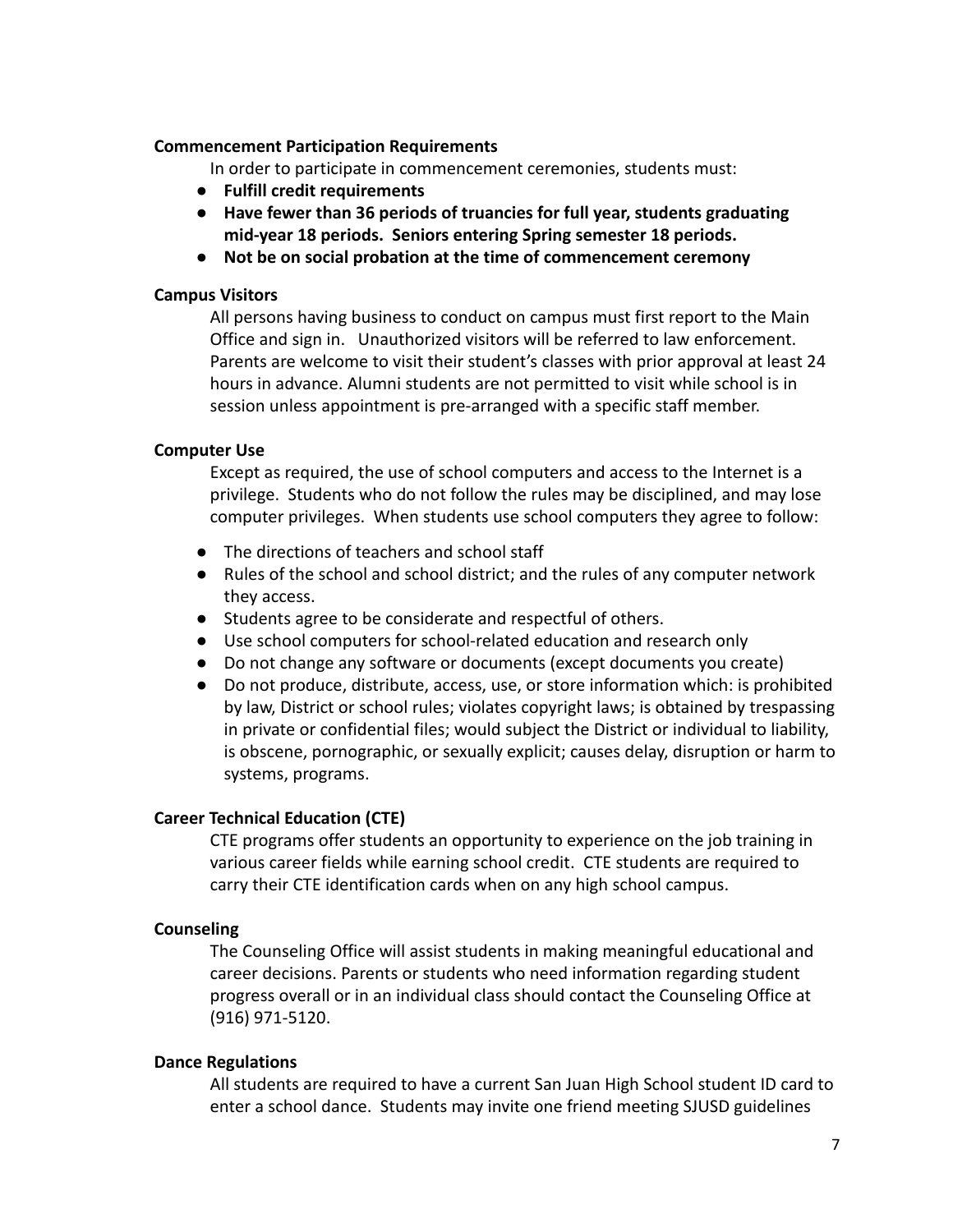from another school by getting a guest pass from administration during the week the dance is being held. All school rules including dress code are enforced. Sexually suggestive dancing is prohibited.

#### **Defiance of Authority**

Students are expected to comply with all reasonable requests or directives by any and all school personnel to follow school and classroom rules may result in disciplinary action.

#### **Deliveries**

Flowers, balloons, gifts, food, etc., **may not be** delivered to students during the school day.

#### **Disruption of School**

Any conduct that disrupts the instructional process or normal operations of the school day is not acceptable. May result in disciplinary action.

#### **Drugs, Tobacco, and Alcohol**

Drugs, tobacco, and alcohol are not permitted, on or around campus. This includes but is not limited to the front of the school, sidewalks to and from school, and businesses along Greenback Lane, Mariposa, field area, and the stadium. Use of drugs, tobacco, and alcohol will result in consequences such as, but not limited to, PASS, suspension, social probation, and referral to law enforcement. This also includes smokeless devices, such as vape pens, e-cigarettes, chewing tobacco and other items identified by law enforcement.

#### **Early Dismissals**

Every effort should be made to schedule appointments and other personal activities outside of school hours. If it can't be avoided, an early dismissal may be obtained from the Attendance Office with a note or phone call from a parent. If a student becomes ill while at school, he/she should report to the Attendance Office. Students will call home from the office. Students that leave campus without a verified early dismissal will receive disciplinary action.

#### **Electronic Devices:**

Electronic devices cannot be used in the classroom. (This includes cell phones, IPads, IPods, headsets, and anything attached to your ears). Speakers can be listened to during lunch only.

#### **Emergency Cards**

Students must have two (2) completed and signed emergency cards as well as your email address on file. It is very important to have accurate information in emergency situations. Alternative phone numbers are needed in case parents cannot be reached. If a student moves or changes telephone numbers, it is important to update his/her emergency cards.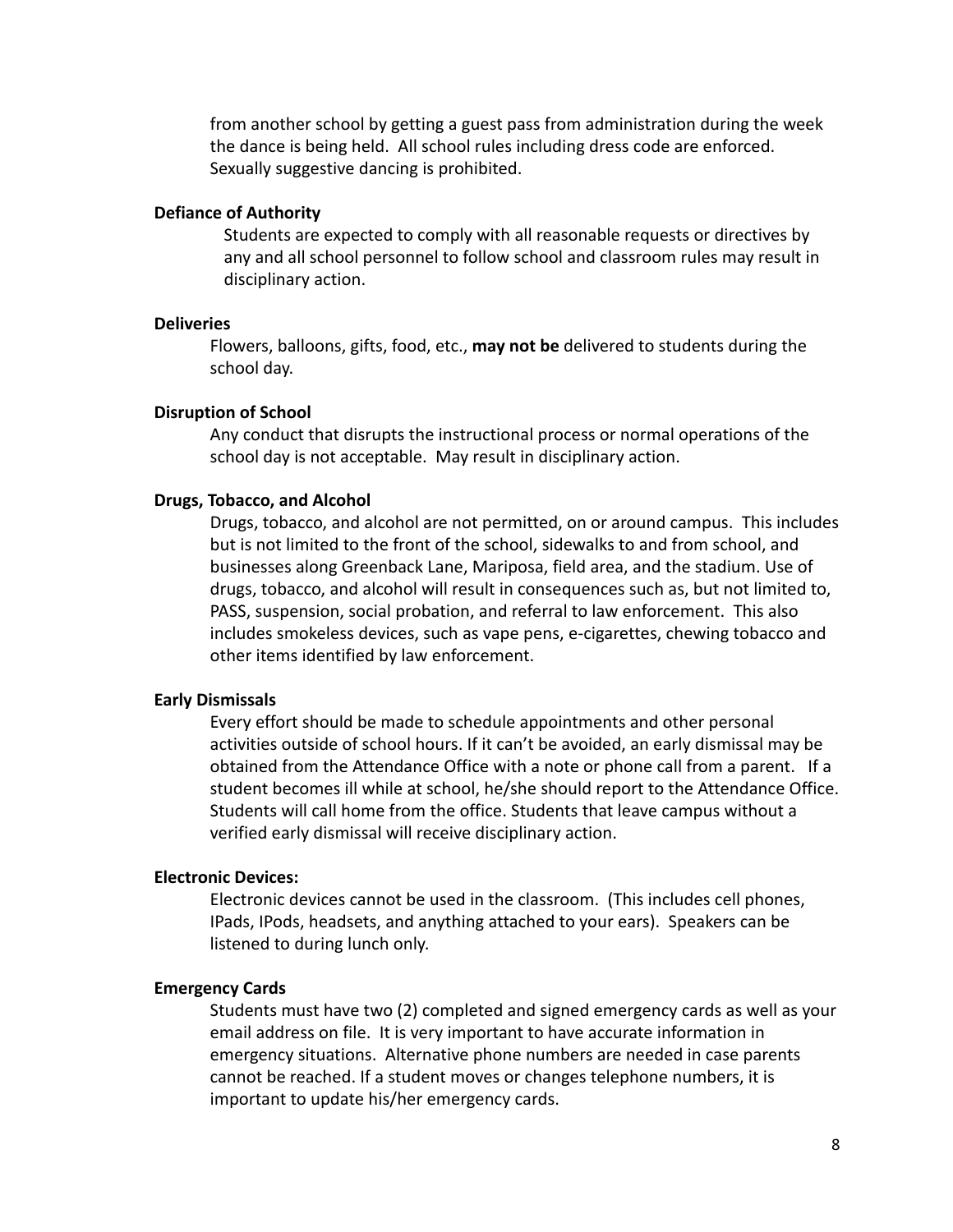### **Expulsion**

A student who is expelled may not attend any school or alternative instructional program within the San Juan Unified School District for the duration of the expulsion.

### **Fighting/Physical Contact/Horseplay**

San Juan High School is a safe environment and will not tolerate physical altercations. All students involved in a physical altercation including horseplay will receive a consequence which may include suspension, expulsion, and may be referred to law enforcement. Students that watch and film a physical altercation will also be subject to disciplinary action.

#### **Finance Office:**

The Finance Office is located next to the attendance office. This office takes care of payment for lost textbooks, yearbook purchases, ASB activities, and fines for lost or damaged equipment. Checks are accepted for the exact amount of purchase ONLY and must be made payable to San Juan High School. This applies to all purchases. Persons having checks returned for insufficient funds will be charged a \$20 handling fee. After April 15, the school will accept money orders or cash only. Students must present an ID to use the services of the Finance Office.

#### **Fines**

Failure to pay for lost books, damaged equipment, etc., will jeopardize students' participation in graduation and in extracurricular activities such as athletics, dances, etc.

#### **Flyers**

Submissions to the vice principal office must occur prior to posting any flyers on campus. There will only be a limit of 25 flyers per event. Each flyer must be stamped by the Vice Principal's secretary before posted on campus.

#### **Forgery**

Any communications with the school that are forged or falsified will result in disciplinary action. All notes excusing absences or requesting an early dismissal must be signed by the parent or legal guardian and may be verified by phone contact with parents or guardians.

#### **Harassment**

Harassment (racial, ethnic, sexual, religious, and handicapped, etc.) of any kind will not be tolerated. Students will be suspended for harassment, may be recommended for expulsion, and will be referred to law enforcement. There is zero tolerance.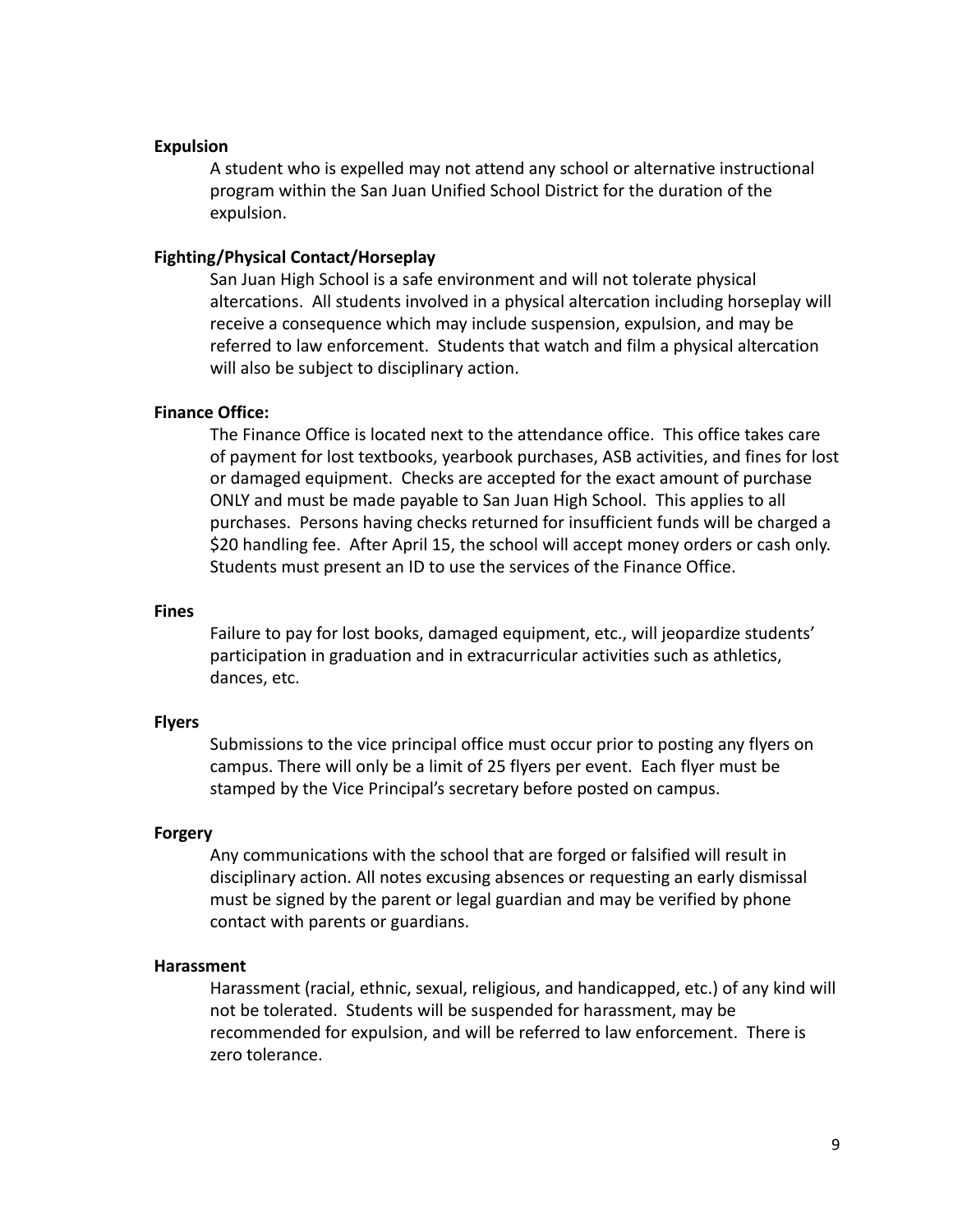#### **Health Services**

It is imperative that each student has a completed EMERGENCY CARE CARD on file with current home, work and emergency contact phone numbers and medical insurance information. If a student needs immediate medical attention, 911 will be called. If a student becomes ill at school, he/she is to report to the Attendance Office where the parent/guardian will be called. Students who are required to take any type of medication during school hours must have on file in the Main Office, a Consent and Request for Oral Medication during School Day signed by a physician and parent or guardian. This applies to over-the-counter medicine as well as prescription medicine. (The prescription label is not considered to be an order from a physician to allow school personnel to administer medication.)

### **I.D. Cards/Student Body Stickers**

I.D. cards are issued to each student and students are required to carry their ID cards with them while at school and at school activities. These ID cards are required to receive services in the Library and at the Finance Office, to purchase dance tickets, and for admission to all school activities.

### **Insurance**

All students participating in interscholastic sports and performance groups are required by the Education Code to have adequate accident/medical insurance. San Juan Unified School District does not provide student and athletic accident insurance; it does make available several insurance coverage plans through an independent insurance company. If you do not have private medical insurance, it is recommended that you purchase insurance. The application forms are available in the Finance Office. All students are eligible to apply for this insurance.

### **Lockers**

As a convenience for students lockers are available to use for the school year. Lockers are to be assigned at the beginning of the school year in the vice principal office and are not to be shared. The school is not responsible for books or private property left in lockers. The school is not responsible for theft, damage, lost or stolen items. All books and valuables should be taken out at night and on weekends.

**Lost and Found** is located in the VP Office.

### **Out of Bound Areas During School**

The parking lots, football stadium, back fields, and in front of the school are out of bounds. In addition, the driveway behind the cafeteria. This is for student safety. This is from the time students arrive on campus until the time they leave including lunch and passing periods.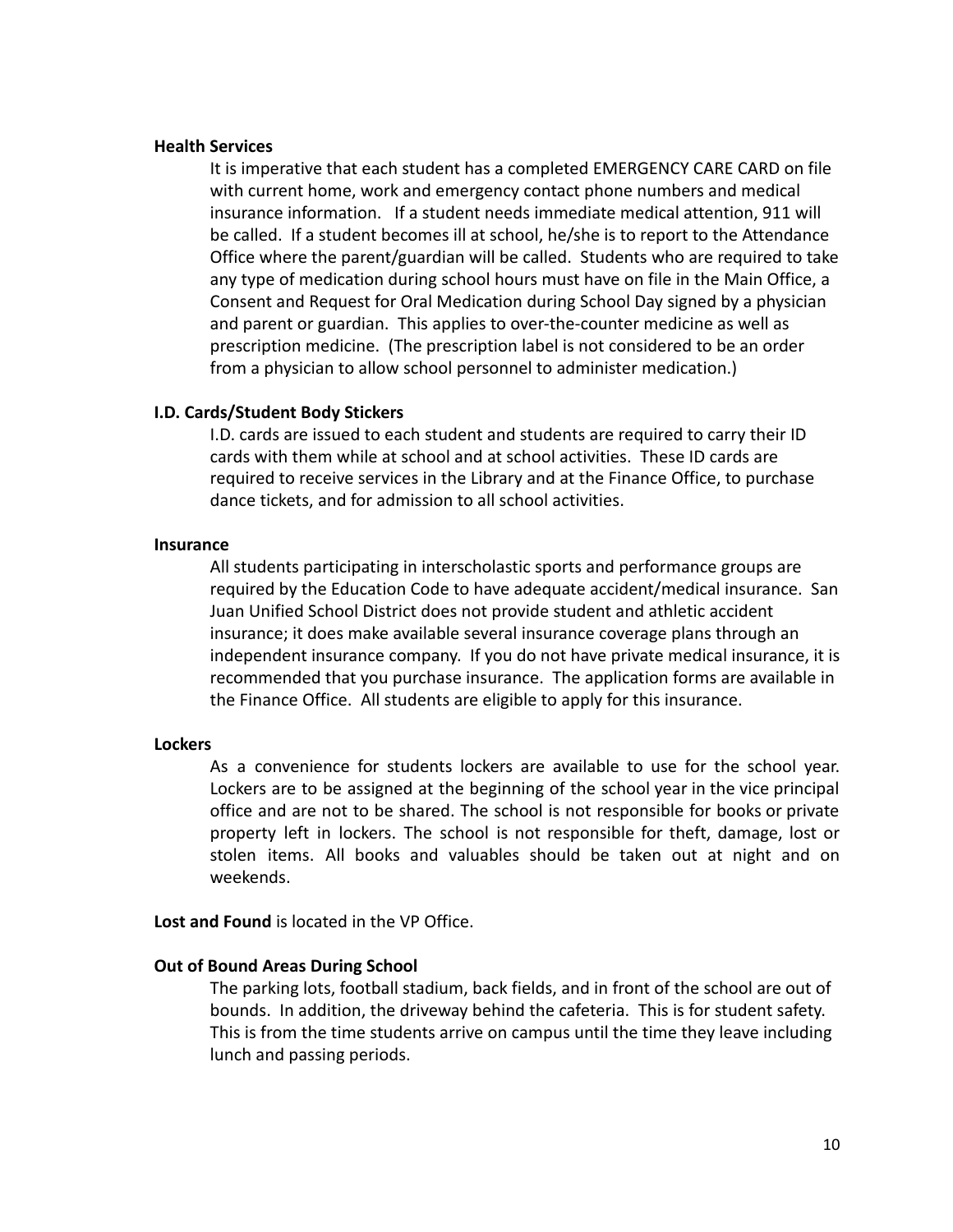#### **Parent Communication**

Parents are encouraged to be active in their student's education. When concerns or questions about a student's progress or behavior develop, please contact the teacher or the appropriate school office. Parents are welcome to visit their student's classes. In order to avoid a disruption to the classes or activities, we ask that the parent contact the administration in advance to arrange a visitation at least 24 hours in advance.

### **Parental Liability**

The parent/guardian of any pupil (minor) whose willful misconduct results in injury or death to any pupil or any person employed by or performing volunteer services for the San Juan Unified School District or who in any way damages property, real or personal, belonging to the school district, or personal property of any employee shall be liable for all such damages caused by the pupil not to exceed seven thousand five hundred dollars (\$7,500). The school district, whose real or personal property has been willfully cut, defaced or otherwise injured, or whose property is loaned to a pupil and willfully not returned upon the demand of any employee of the District authorized to make the demand, may, after affording the pupil due process rights, withhold grades, diploma, and transcripts of the pupil responsible for the damage until the pupil or pupil's parent/guardian has paid for the damages.

#### **Parking Lot**

Student parking is located in the lots adjacent to the large gymnasium and the varsity baseball field. Students are not to loiter in any of the parking lots before school, during passing periods, or lunch. The parking lots are off limits during the school day. Students who violate this rule are subject to consequences. All students must register their vehicle at the beginning of each semester in the vice principal office.

### **Questioning by Outside Agency**

A law enforcement agent, upon request and with appropriate identification, has the authority/right to question students while at school.

### **Sales/Exchanges/Barter**

Students may not sell, exchange, or barter any goods or services except for fundraisers authorized by Administration and Student Government.

#### **School Pictures**

Students will have their pictures taken during the first semester. These photographs are important for student body cards, student ID, yearbook and personal and family use.

#### **Search of Student Possessions**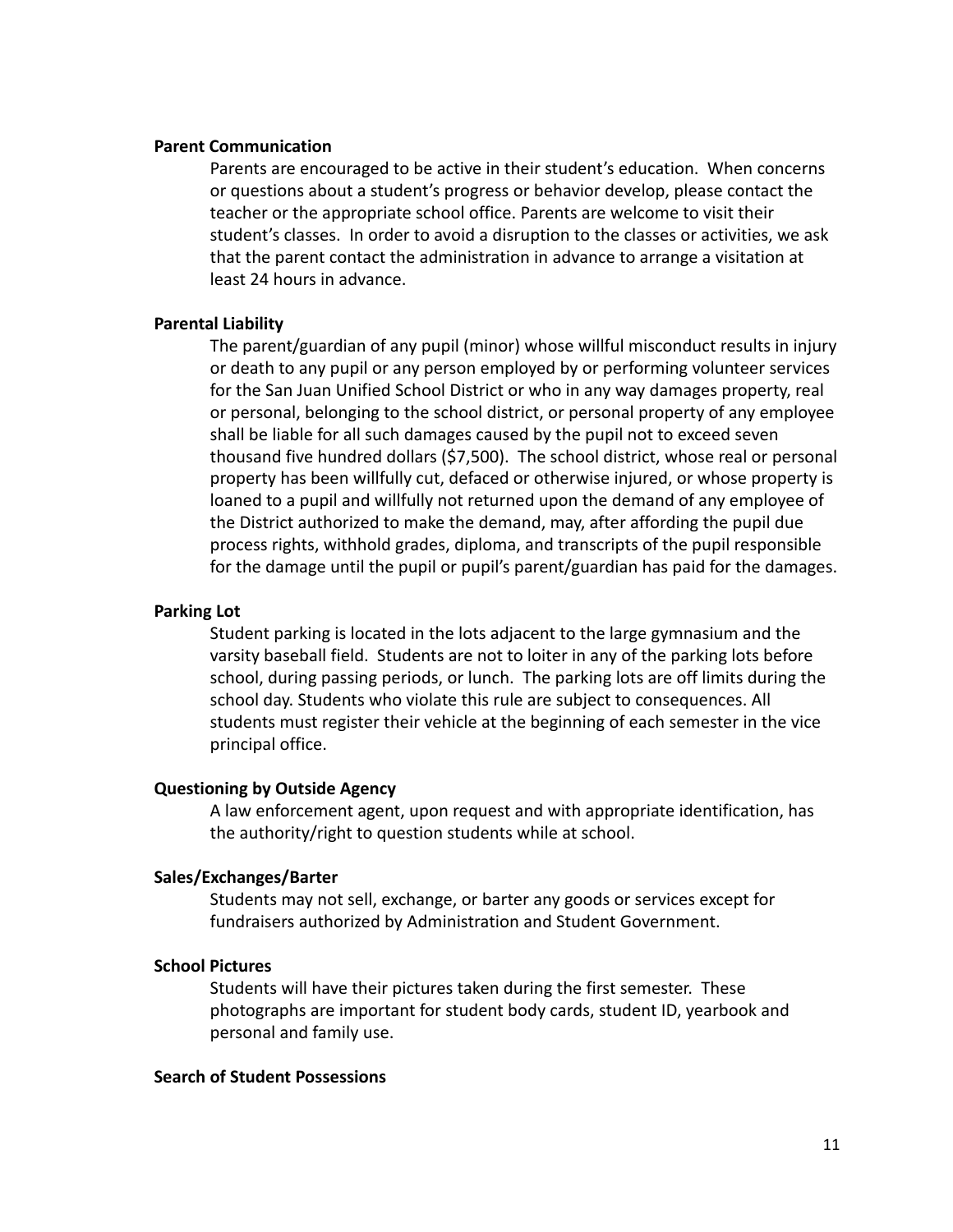SJHS reserves the right to examine and/or search all student possessions, including contents in cell phones and lockers when a school official has reasonable cause to believe that the student may be in possession of anything illegal, threatening, or dangerous.

#### **Sexual Harassment**

Any student who feels that he/she is being harassed should immediately contact the administration. The Uniform Complaint Procedure (AR1312.3) is available in the administration office**.**

#### **Slurs**

Slurs of any type (racial, ethnic, sexual, religious, handicapped, etc.) are prohibited at all times. The school has zero tolerance for such behavior. Students will be held accountable for their actions.

#### **Social Probation**

Students on social probation will be denied the privilege of attending or participating in extracurricular activities, **including the Commencement Ceremony**. Students that violate the social probation contract will receive additional consequences as assigned by an administrator.

#### **Student/Parents Advisement of School & District Policies**

School and District guidelines governing student behavior are set by San Juan Board Policy 5144 and California Education Code 48900. Any infraction of District rules while on school grounds, coming to or going from school, at a school sponsored activity, or while going to or coming from a school sponsored activity, will result in disciplinary action. San Juan Unified School District guidelines governing student behavior can be found on New San Juan High School's website. A copy of the district guidelines can also be obtained in the Vice Principal's office.

#### **Student Government**

The Student Government at San Juan seeks to involve all students and give them a voice in student affairs. Student body and class elections are held each spring, with the exception of freshmen who will have elections in the fall. The San Juan Student Council is the ultimate government authority for student affairs. They manage all affairs and finances of the student body. Student Council members are responsible for approving the calendar, budget, and running elections, elected members of Student Government Association do more than just represent the student body to faculty and administration. SGA is responsible for shaping much of the student experience at San Juan High School. This highly active and visible organization serves the entire student body by sponsoring and organizing activities that range from service projects to semi-formal dances. SGA works closely with all student clubs to support a number of school spirit activities and resources.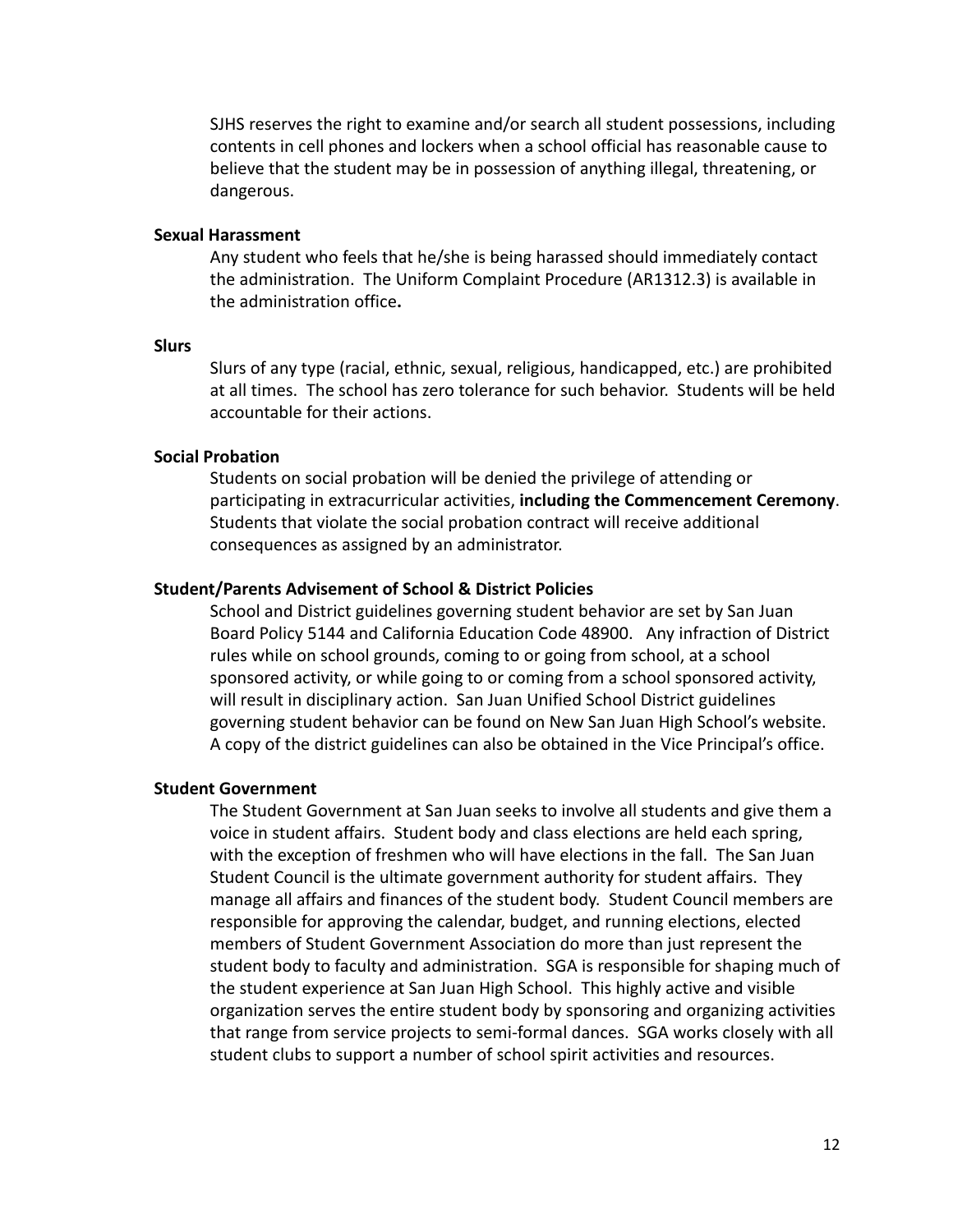Any student desiring to run for Class Representative or Student Government office can obtain a petition for candidacy from Student Government before the deadline date in the spring. Those seeking office must meet the following qualifications:

- Possess a current student body card
- Have and maintain a 2.0 GPA with no "F's" in academics and no grade less than a "C" in citizenship

• Suspensions - Two (2) suspensions will result in removal from student government.

Student Government is responsible for planning rallies and spirit weeks, organizing and decorating for dances, developing fund-raisers for Student Body as well as each class, forming and keeping track of the Student Body budget, advertising and publicizing school functions and events, and helping to maintain a positive atmosphere on campus

## **Student Responsibilities**:

San Juan staff members believe a positive school climate motivates students to reach their potential. The use of self-discipline provides the student training and experience to develop into a responsible member of the larger community and society in general. In setting up rules for a positive school environment, the staff makes every effort to make reasonable requests based on the need for individual safety. Students are expected to follow all school and District policies. In addition to our obligation to comply with general school rules, students should understand that they have the same obligation to each classroom teacher. Students are expected to attend class daily, be respectful to all staff and fellow students, and put 100% effort into their learning experience.

### **Student Rights**:

Students have rights, as do all citizens, under the Constitution, as well as State Law and District policy. Their rights include:

- A. The right to be heard. Students are encouraged to voice constructive criticism through Student Government, student advisory committees, teachers, counselors, administrators, and any other channels of communication as long as that process does not substantially disrupt the orderly operation of the school (California Education Code 48916, San Juan Unified School District Policy 5137 and San Juan Unified School District Policy 5161).
- B. The right to an education in a safe, clean environment (San Juan School District Policy 3621).
- C. The right to full use of class time for receiving instruction and for learning.
- D. The right to fair, consistent and respectful treatment by staff members and other students.
- E. The right to a hearing before a penalty is imposed. When a student has been referred for some wrongdoing, that student will be afforded the opportunity to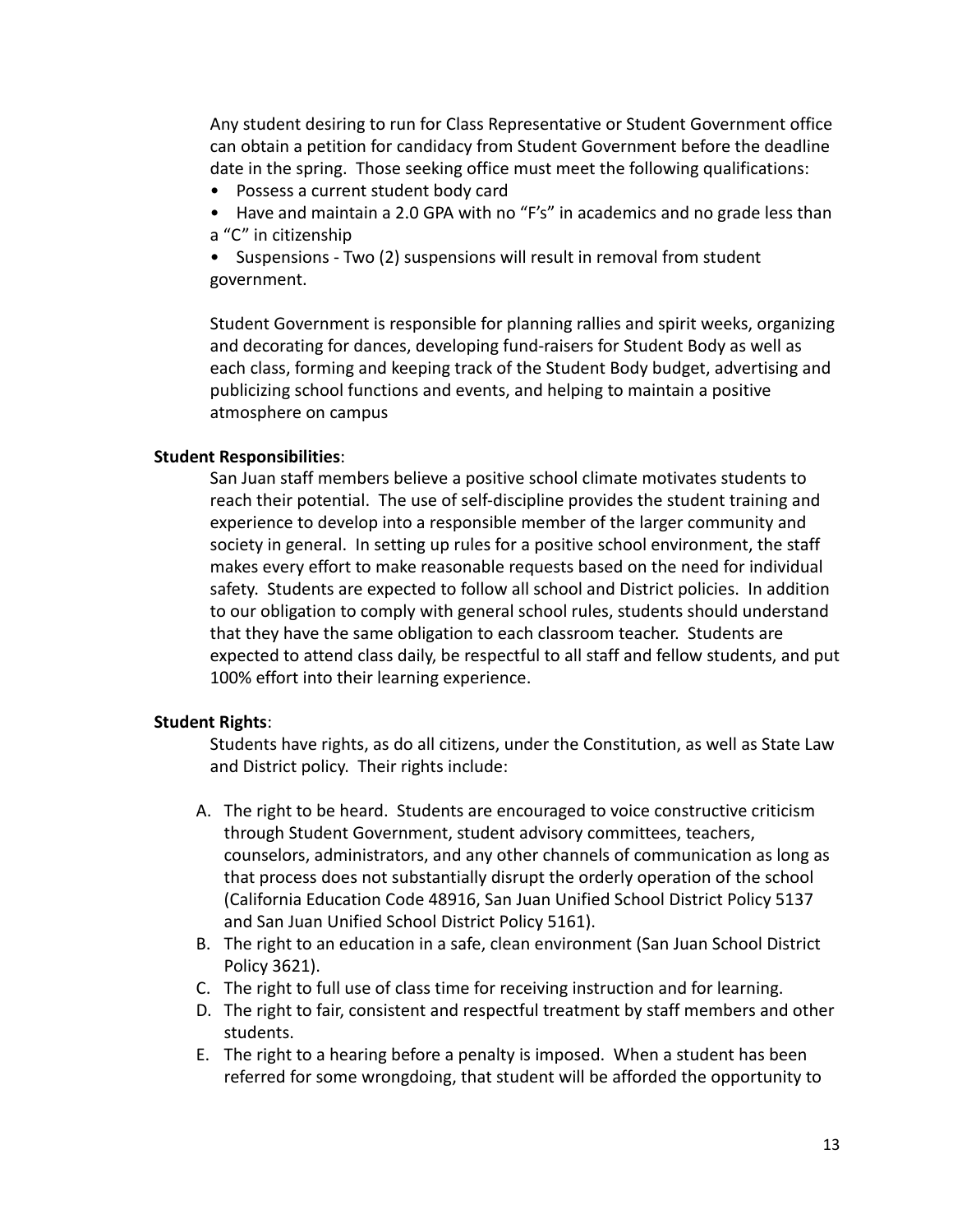offer his/her version of the incident to school authorities (San Juan Unified School District Policy 5161).

F. The right to seek redress of grievances through the District grievance procedure (San Juan School District Policy 5161). Should you believe that a violation of laws, policies, or procedures has infringed on your legal rights, there are two avenues by which to seek redress. To seek redress of the grievance first discuss the problem with the principal, and then file a written grievance with the principal, if necessary. The time limit for filing a grievance shall be no later than ten (10) days after discovery of the alleged violation.

Normally, an academic or citizenship grade cannot be grieved since Education Code 1073 states that no one other than the teacher can change a grade, academic or citizenship. However, a student may file a grievance if the student believes that the process of arriving at the grade has involved mistake, fraud, bad faith, or incompetency. Forms for grievance are available from the Principal. Details of these grievance procedures are available in the Main Office.

### **Suspension**

Suspension is the temporary removal of a pupil from school for disciplinary reasons. While on suspension the student is not to attend or participate in school activities. A student who accumulates 15 days of suspensions can be referred to Student Intervention and Review for placement in an alternative educational program. Students that are suspended may be placed on social probation up to 30 days. Students may not participate or attend any extracurricular activities, including athletic events while on suspensions.

# **Telephone**

With our limited personnel, only emergency messages from parents will be delivered to students. School phones are available to students at lunch and before and after school ONLY. Students calling home for permission to leave school for illness or appointments must call from the Attendance Office.

# **Textbook/Equipment Losses**

Students and parents are responsible for the safekeeping and return of all textbooks, library books and equipment or uniforms that have been checked out to the student. When items are not returned, a fee will be assessed to cover the value of the item.

LOST OR STOLEN BOOKS OR EQUIPMENT ARE THE RESPONSIBILITY OF THE STUDENT TO REPLACE.

# **Theft/Receiving Stolen Property**

Students can be suspended for stealing other students', staff, or school property, or for being in possession of stolen property. Restitution will be required for all stolen or damaged property. A referral to law enforcement and recommendation for expulsion may result.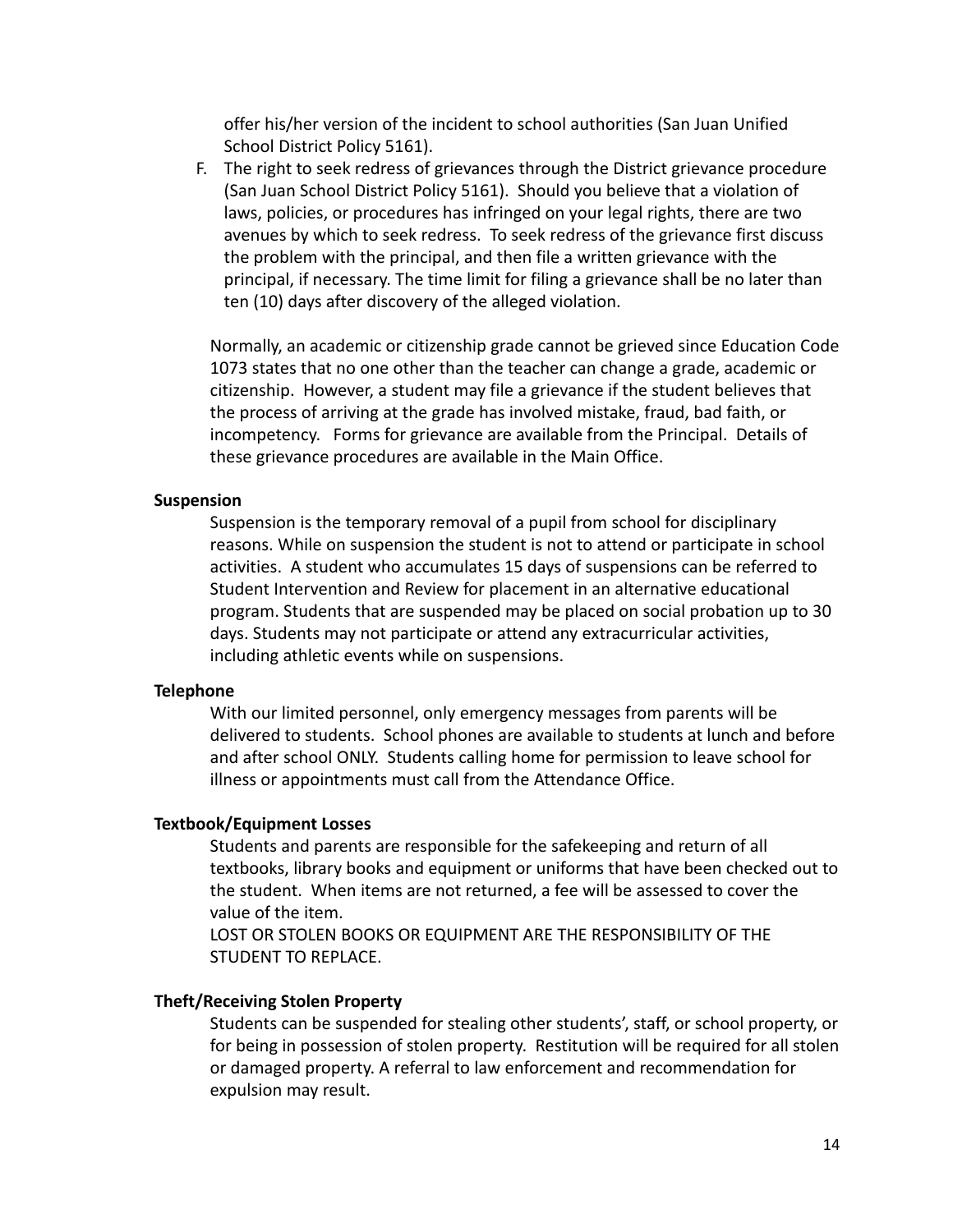## **Transcripts**

Transcripts are mailed twice a year. The transcript reflects grades and credits earned for the semester and is a part of each student's permanent record. Progress reports and report cards are distributed to the student. Please retain all transcripts and report cards. Students may request official copies of transcripts to be mailed to colleges.

### **Truancies and Tardies**

Students miss valuable learning opportunities when a portion of a class or an entire class is missed. Students with four or more truancies will be seen by administration at 6, 12, and 18 weeks each semester. Please remember that truancies are accumulated throughout the year.

**A student who arrives at school after 8:00 am should go directly to the attendance office to get a late slip. Students will not be allowed to enter class after this point without the late slip.**

### **Tardy Policy:**

3 – 5: Detention 6 – 10: 2 Detentions 11 or more: PASS Further disciplinary action will take place **Tardies reset beginning of each 9-week period**

### **Uniform Complaint Procedures**

(District Policy 1312.3) The District has established Uniform Complaint Procedures (as required by Title 5 of the California Code of Regulations). The Uniform Complaint Procedures have been adopted to ensure that the District complies with State and Federal laws or regulations governing educational programs. Allegations of unlawful discrimination, including harassment, may be based on race, color, national origin, religion, sex, age, sexual orientation, ancestry, ethnicity, gender, physical or mental disability, or sexual harassment. The District's Uniform Complaint Procedures contain appeal and review procedures and advise interested parties of civil law remedies. The District's general counsel, Linda C. T. Simlick, has been designated as the Title IX Coordinator/Compliance Officer at (916) 971-7110. The District prohibits retaliation against any participant in the complaint process. Each complaint shall be investigated promptly and in a way that respects the privacy of all parties concerned. For more information for resolving complaints, contact the District's Coordinator/Compliance Office at (916) 971-7110. If a person believes that he or she has been subjected to retaliation or harassment, he/she may file a separate complaint under the Uniform Complaint Procedures.

#### **Vandalism**

All students and staff are encouraged to treat the facilities with respect and help in maintaining a clean environment. Parents/guardians will be responsible for paying for any damages done to school facilities or grounds by their child.